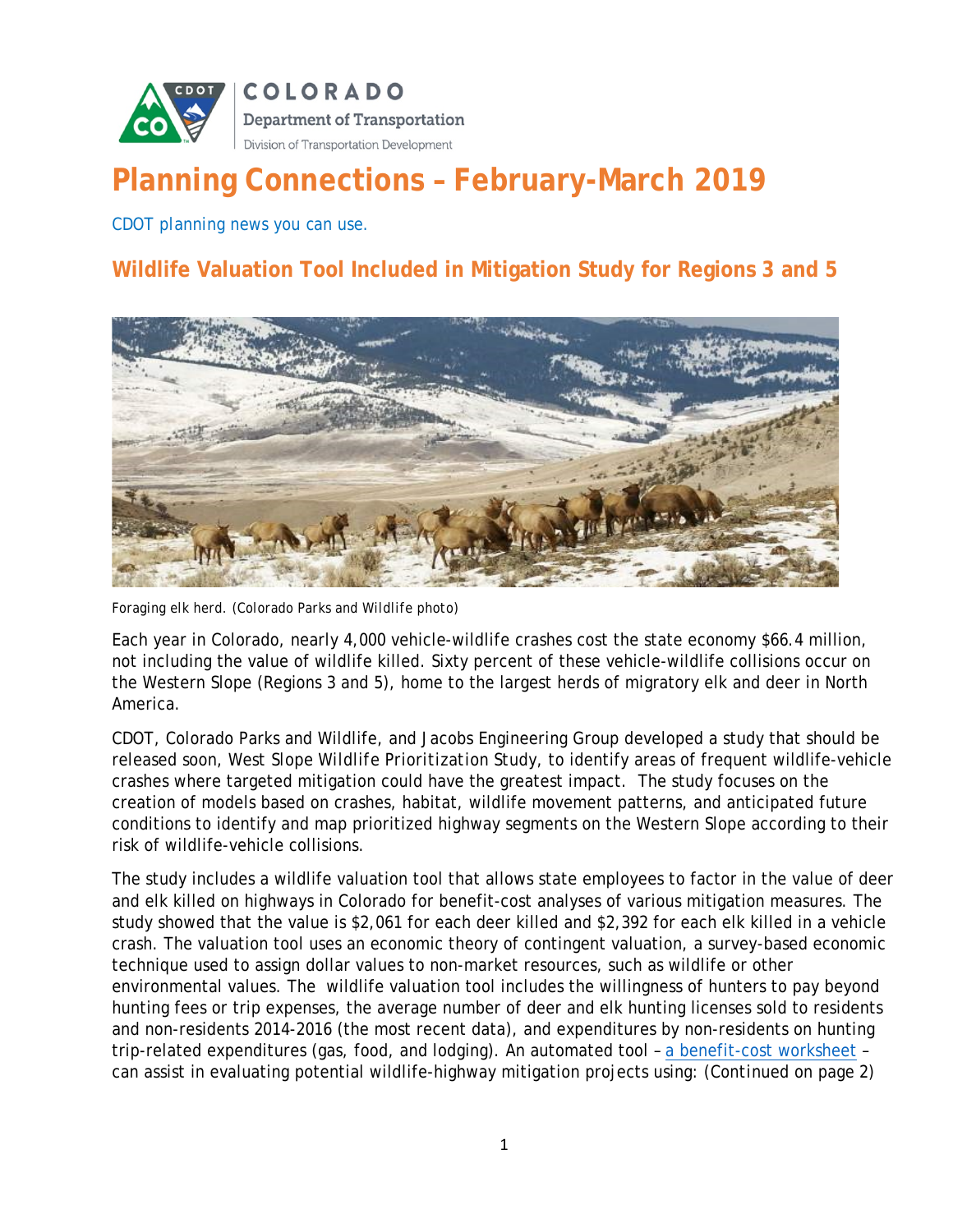- Current CDOT Traffic and Safety methods and valuations for safety grant applications to the state;
- Current U.S. Department of Transportation methods and valuations for federal grant applications; or
- Hybrid benefit-cost methods and valuations for planning and prioritizing mitigation projects.

Jeff Peterson, wildlife specialist at CDOT headquarters, said the study team did a great job valuing wildlife. "Previous work only focused on how much it would cost to repair a vehicle after a collision with wildlife, but this study went further and tried to value the animal itself based on its value to society. A much needed and often ignored viewpoint, in my opinion." Jeff was one of about 17 CDOT employees who served on the study team, which also included Bryan Roeder (project manager) of the Applied Research and Innovation Branch, Oana Ford of the Multimodal Planning Branch, Mark Rogers of Region 3, and Tony Cady of Region 5.

# **Aeronautics Division Launches Aviation System Plan, Economic Impact Study**



The Aeronautics Division of CDOT does not own any airports. Instead, it functions as a funding agency for airports eligible for federal funding from the Federal Aviation Administration (FAA). Housed at the Front Range Airport, the Aeronautics Division operates under a board separate from the Transportation Commission. Some CDOT employees may not even know the division is part of CDOT.

That lack of visibility is being rectified in public meetings and webinars with groups such as the State Transportation Advisory Committee (STAC)

*Some words that come up when Coloradans think of aviation are depicted above.*

and the CDOT Planning Coordination and Statewide Transportation Plan Implementation Committee. The meetings and webinars are part of Aeronautics Division's launching of its new Colorado Aviation System Plan and Colorado Aviation Economic Impact Study. Under the leadership of Scott Storie of the Aeronautics Division and Pam Keidel-Adams of the consultant firm of Kimley-Horn, the economic impact study is targeted for completion by December 2019 and the aviation system plan by April 2020.

### Former CDOT Employee Heading Front Range Passenger Rail Commission

The Southwest Chief and Front Range Passenger Rail Commission has selected Randy Grauberger, a former 28-year CDOT employee, as its first project director.

The 2017 state law that created the Commission charged it with the responsibility of developing Front Range Passenger Rail service, including overseeing planning, public outreach, implementation strategies, and related activities. The Commission is to work with Amtrak, (*continued on page 3*)